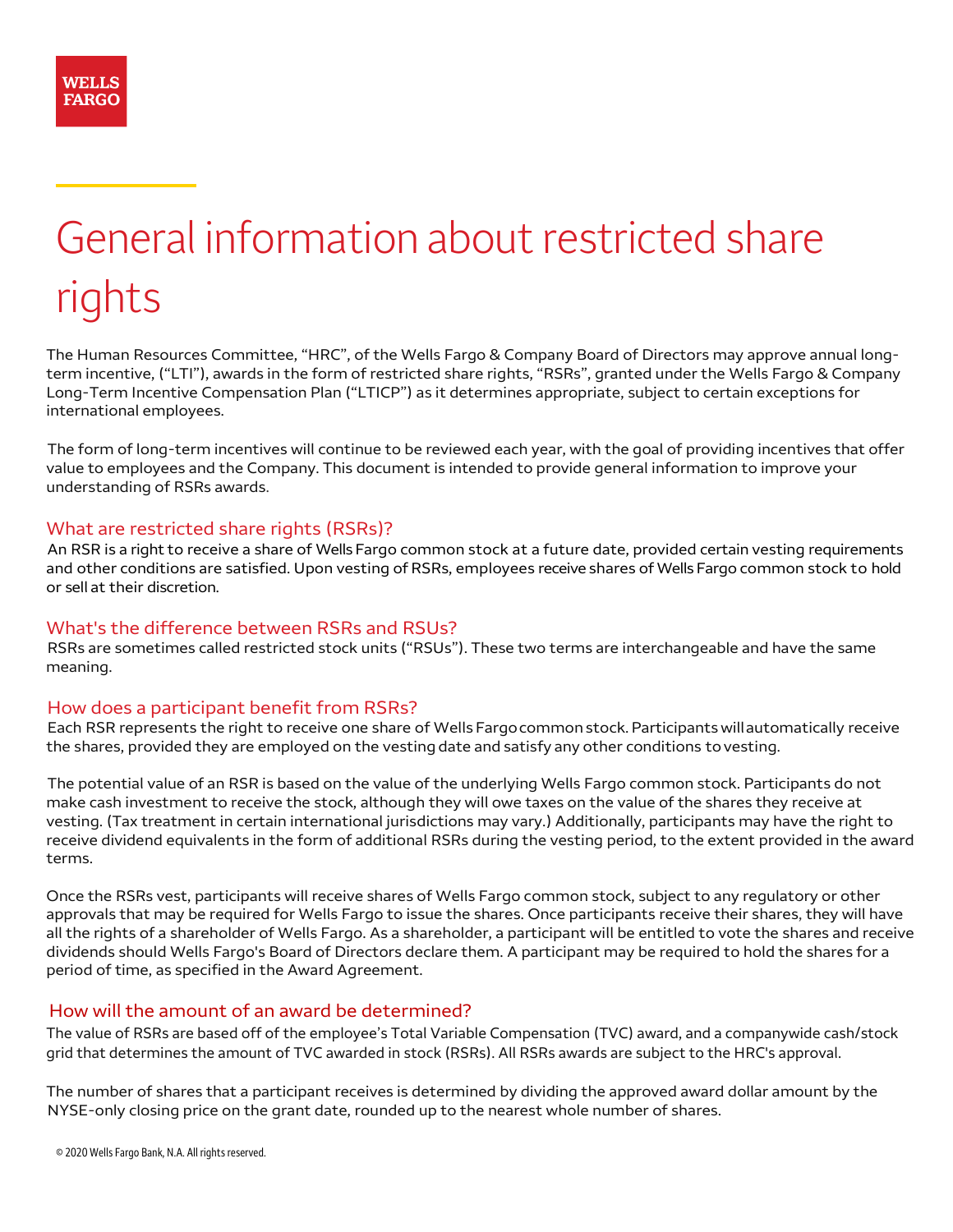For example: Assuming a NYSE closing stock price of US\$50.00, a US\$45,000 RSRs award would result in 900 shares (US\$45,000/ US\$50.00 = 900).

#### What is the vesting schedule?

For RSRs, vesting means that a participant has earned the right to receive the shares represented by the RSRs granted. To vest in the RSRs, the participant must fulfill the requirements for continued employment and satisfy the other award terms and conditions.

RSR awards are subject to the HRC's approval, which includes, but is not limited to, a review of the performance conditions set forth in the Clawback and Forfeiture Policy. The precise remedial actions taken by the HRC are based upon relevant circumstances, which may be informed by management's review of the participant's role and responsibilities, including the nature of the participant's involvement, the magnitude of the event, and/or its impact on the Company.

Wells Fargo's vesting criteria support our intent to use these awards as a means of recognizing long-term performance. The vesting schedule for RSRs awards can vary and can be accessed by reviewing the applicable award agreement which is available on Computershare.

#### What happens when the award vests?

When the RSRs vest, the portion of the RSRs and dividend equivalents that vest are valued at the NYSE closing stock price for a share of Wells Fargo common stock on that day. A number of shares, net of shares withheld for the payment of applicable taxes, are delivered to a Retained Shares account in the participant's name at Computershare. The participant may then choose to hold, transfer the shares to a brokerage account, or sell the shares through Computershare.

#### Who keeps track of RSRs awards?

Computershare is our recordkeeping system for all RSRs awards and it can be accessed through the [About LTICP](https:// About LTICP) HR Services & Support site.

Once signed on to their Computershare account, participants can review and acknowledge the terms and conditions of an award, see the status and vesting schedule, and model potential future values of an award.

# How are RSRs taxed and reported to the participant and when is the tax due?

This is general information, intended for participants paid on a U.S.-based payroll system based on the value of the award on the vesting date. The Company will withhold from the number of shares issuable upon vesting a number of shares necessary to satisfy applicable tax withholding obligations and requirements. The net shares, after withholding, are then delivered to the employee. The value on the date that the RSRs vest sets the cost basis for any future sale of the shares.

For example: Assume the HRC has approved a RSRs award with a four-year vesting schedule. In our example, a participant has an award of 900 RSRs, and 25% of the award vests each February 5, starting one year from the grant date. The participant owes taxes on the ordinary income assessed on the vest date. If the closing stock price on the vesting date is US\$50.00, then the taxable value of the vested portion would be US\$11,250 (225 shares x US\$50.00). Assuming a tax rate of 40%, US\$4,500 would be withheld for taxes and 135 shares would be delivered to the participant (US\$11,250 - US\$4,500 = US\$6,750, US\$6,750/ US\$50.00 = 135). The participant now owns 135 shares of Wells Fargo common stock. The value of the vested award will be shown on the participant's W-2 statement at the end of the year.[\\*](#page-2-0)

The value of any fractional share amount created as a result of withholding will be added to the federal tax withholding amount. The Company will not issue fractional shares.

#### What happens to the dividends?

If determined by the HRC and reflected in applicable award terms, participants may receive dividend equivalents in the form of additional RSRs to reflect dividends paid on Wells Fargo common stock. Any additional RSRs will be distributed according to the original vesting schedule for the underlying RSRs, subject to the same conditions. In general, for participants paid on a U.S.-based payroll system, there is no tax consequence as a result of crediting dividend equivalents until they vest.